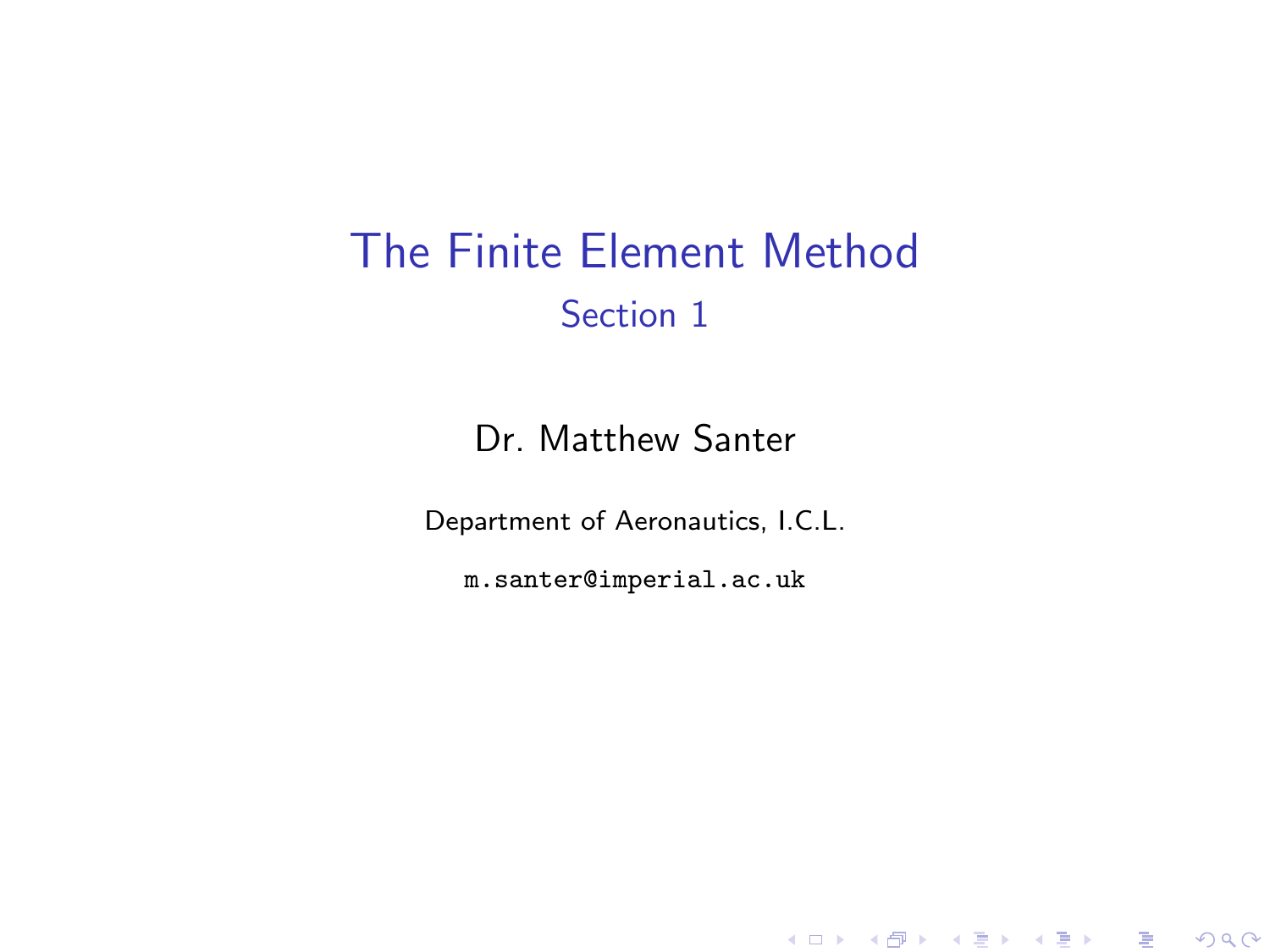## Course Aims and Objectives

- **•** formulate the weak Galerkin approximation for PDEs in one or more spatial dimensions
- **o** define Dirichlet and Neumann boundary conditions and explain how to enforce them within the Galerkin finite element framework
- show how an elemental decomposition and numerical integration mav be used to construct the global matrix system arising from the Galerkin finite element technique
- recognise the applicability of the finite element method across many fields of engineering
- extend the developed method to the solution of time-dependent (parabolic) problems

イロト イ母 トイヨ トイヨ トー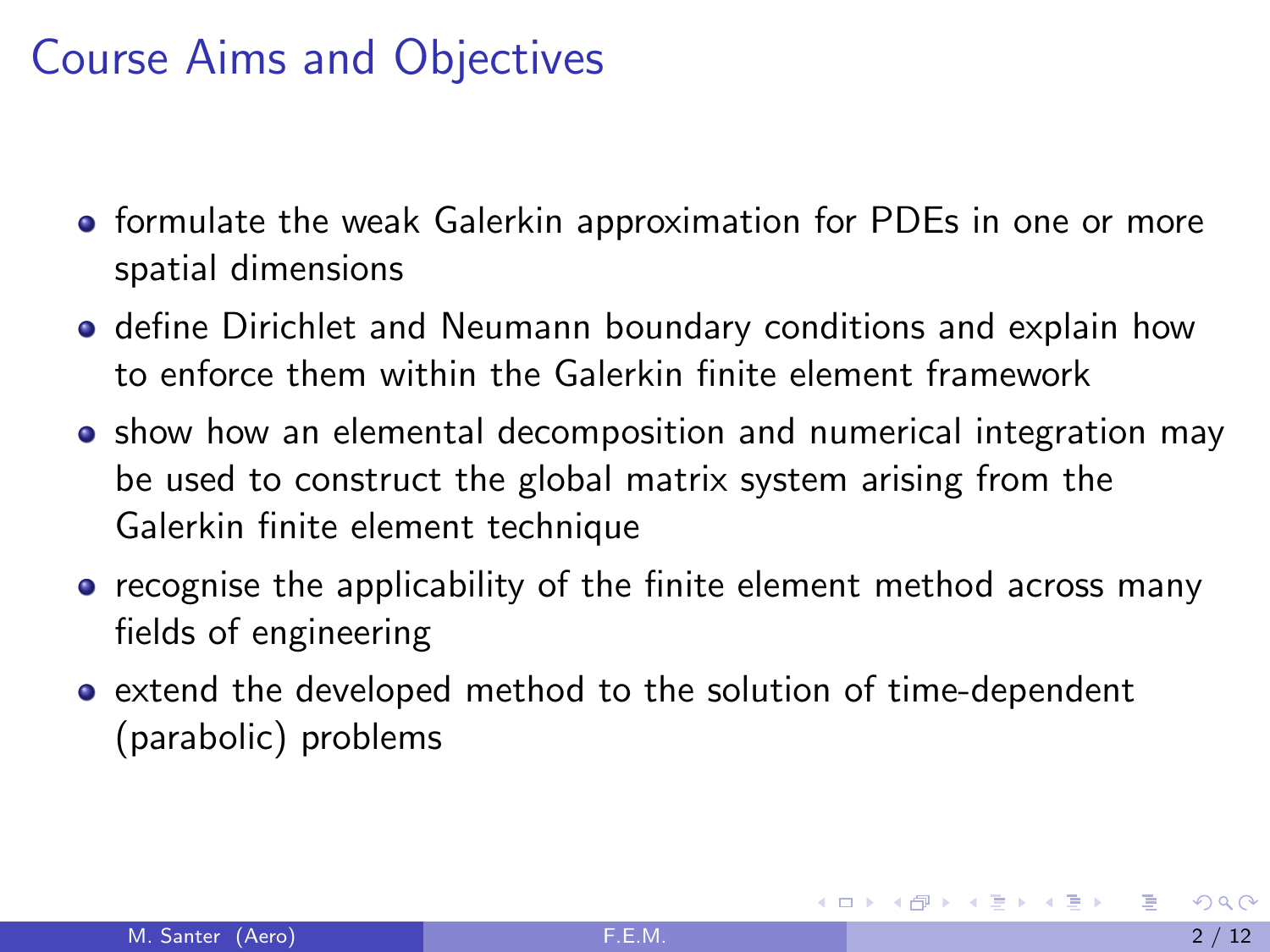# A brief history of the Finite Element Method

The finite element method was initially developed from matrix methods of structural analysis.

- **•** FEM has its beginnings in WW II aerospace
- Early pioneers: Argyris (this department); Clough (coined the term 'finite element' in 1960)
- FEM originally confined to structural analysis aerospace and civil engineering
- Rigorous mathematical foundation developed in the 1970s application to CFD, heat transfer, finance, ...

The disparate origins mean that multiple words are often used to express the same concept.

イロメ イ部メ イ君メ イ君メー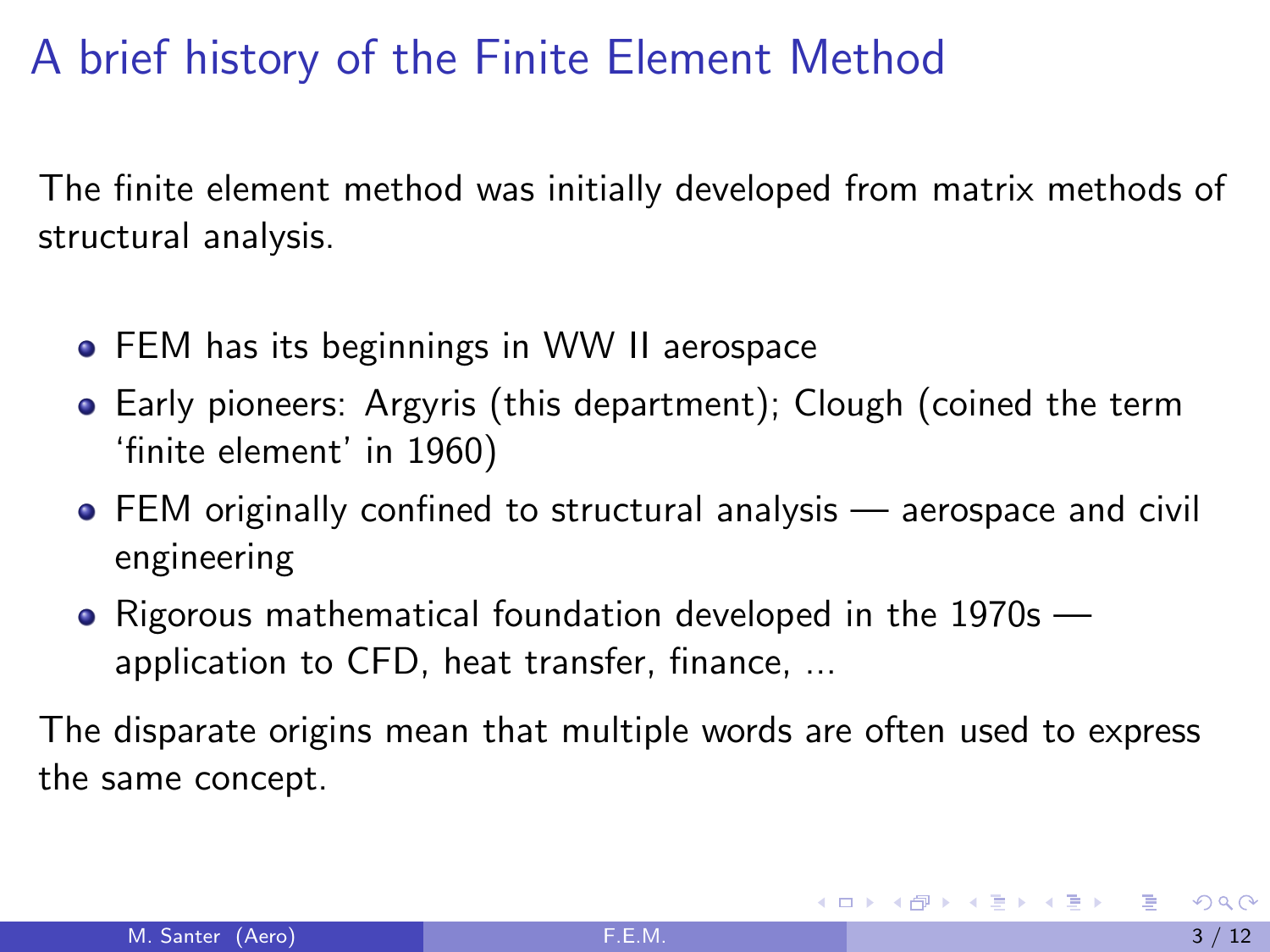## Course Approach

We will focus on the FEM as a tool to solve PDEs rather than on specific fields of engineering.

- 10 Lectures and 1 Tutorial
- The lectures will combine both slides and the visualizer
- Assessment is 100% by coursework

The coursework will require approximately 1 week of work.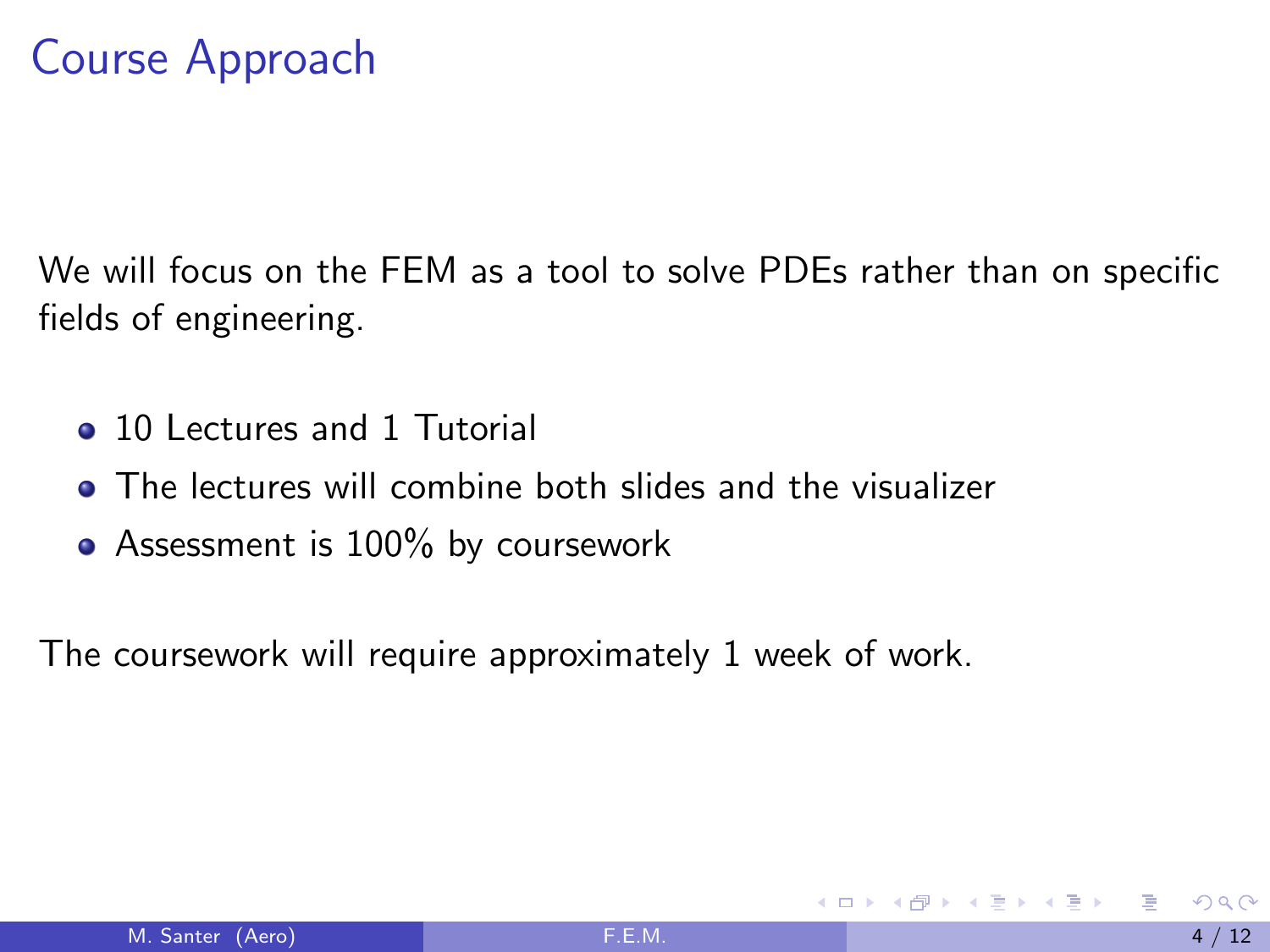## Boundary Conditions

We start with some important definitions.

- A Dirichlet boundary condition specifies the value of a solution on the boundary of a domain.
- A **Neumann** boundary condition specifies the value of the derivative of a solution on the boundary of a domain.
- An Essential boundary condition is one which must be specified in the integral statement of a problem.
- A **Natural** boundary condition is one which arises as a natural consequence of the integral statement of a problem.

A boundary condition can be mixed, i.e. a combination of a Dirichlet and Neuman condition

→ イ団 ト イ ヨ ト イ ヨ ト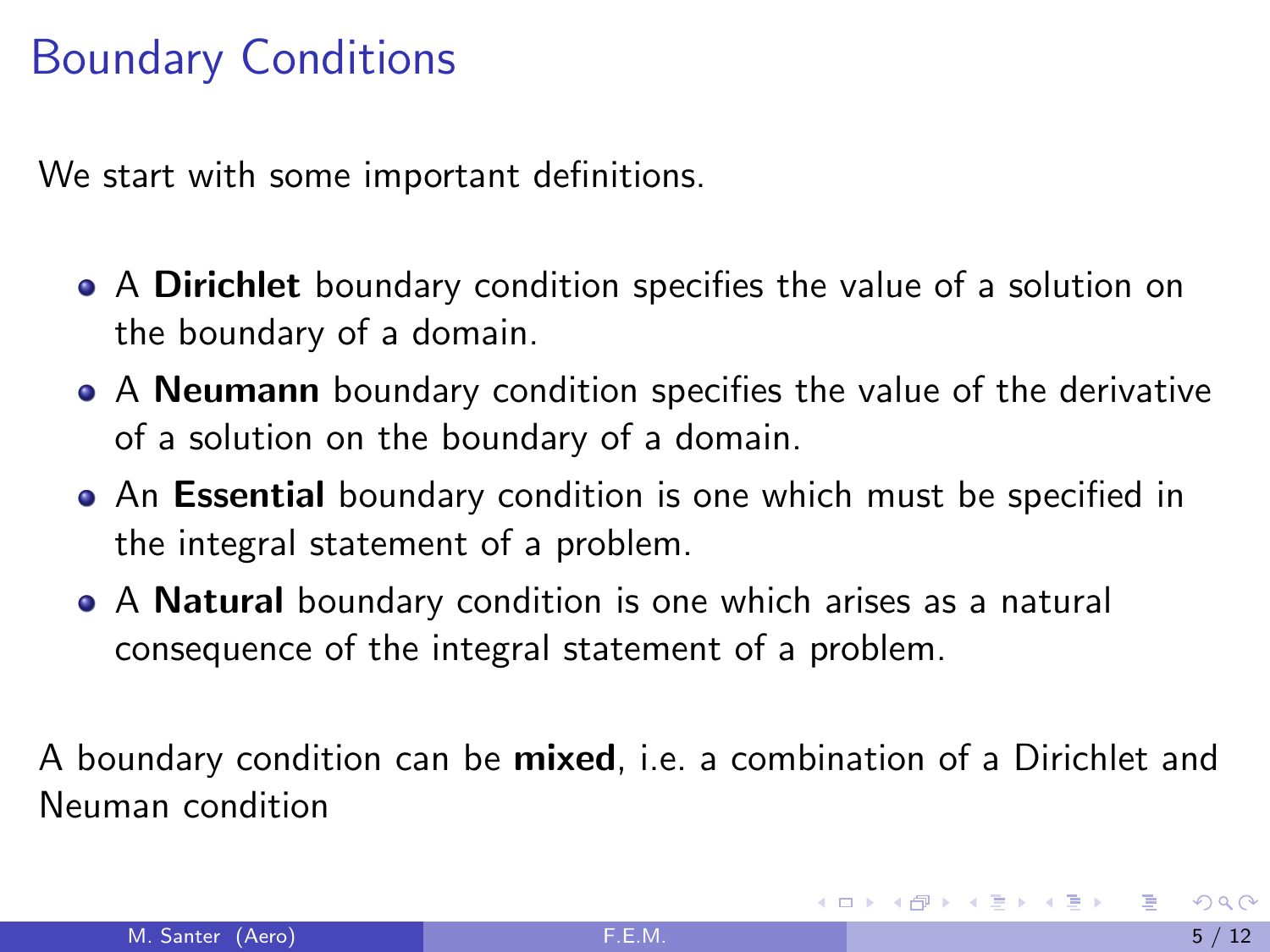### Strong and Weak forms

- The **Strong form** of an equation, denoted (S), is the familiar form of a PDE in which differentiation is carried out of the dependent variables, and both Dirichlet and Neumann boundary conditions are specified as required.
- The Weak form of an equation, denoted (W), is an integral form of a PDE, specifically:

"... a weighted integral statement of a differential equation in which the differentiation is transferred from the dependent variable to the weight function such that all natural boundary conditions of a problem are included in the integral statement."

— Reddy

医毛囊 医牙骨下的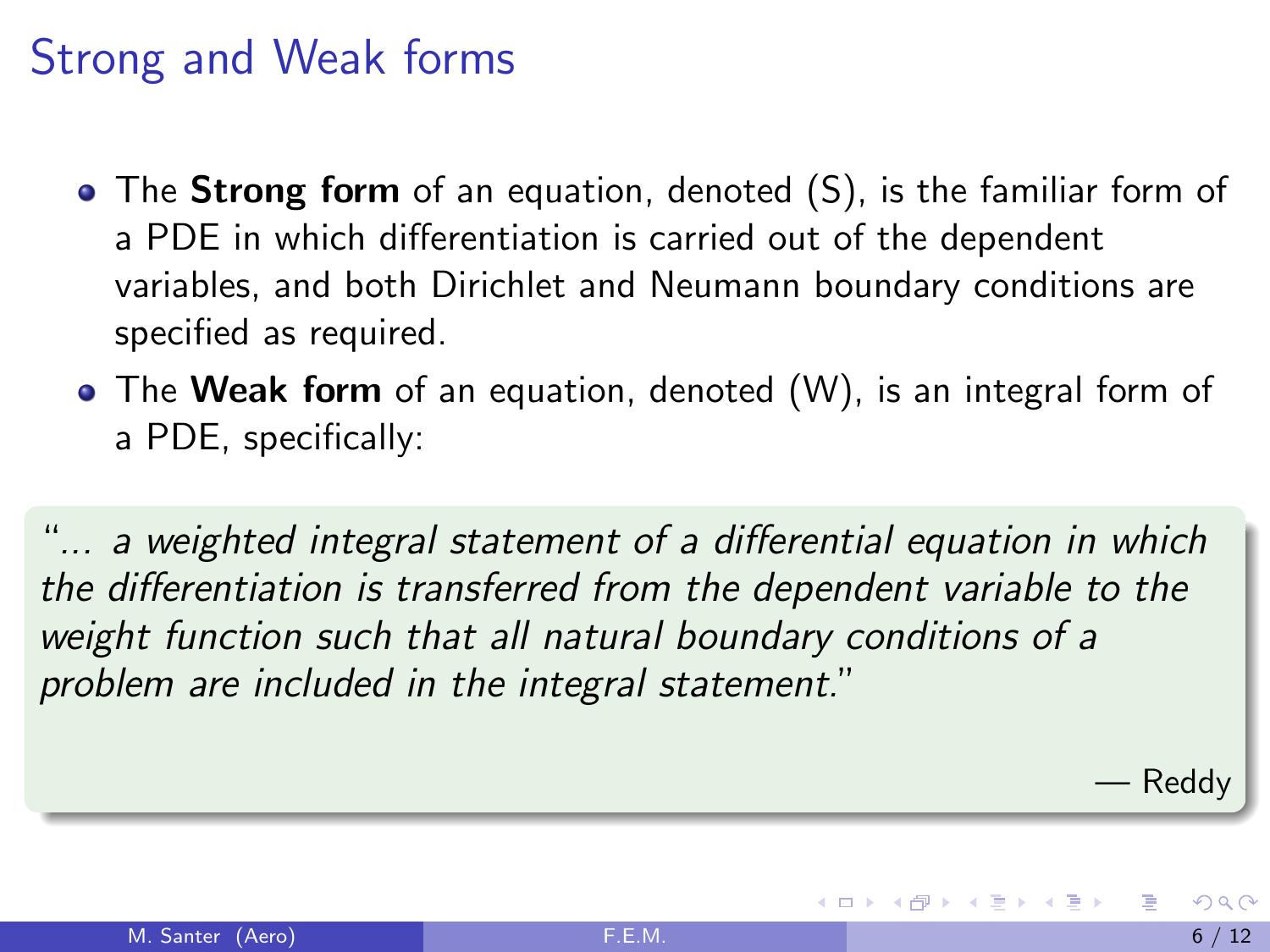#### Symmetric and Bilinear Functions

We denote  $a(\cdot, \cdot)$  and  $(\cdot, \cdot)$  to be symmetric bilinear forms.

A symmetric function has the property:

$$
a(u, v) = a(v, u)
$$
  

$$
(u, v) = (v, u)
$$

A bilinear function has the property:

$$
a(c_1u + c_2v, w) = c_1a(u, w) + c_2a(v, w)
$$
  
\n
$$
(c_1u + c_2v, w) = c_1(u, w) + c_2(v, w)
$$

イロメ イ部メ イ君メ イ君メー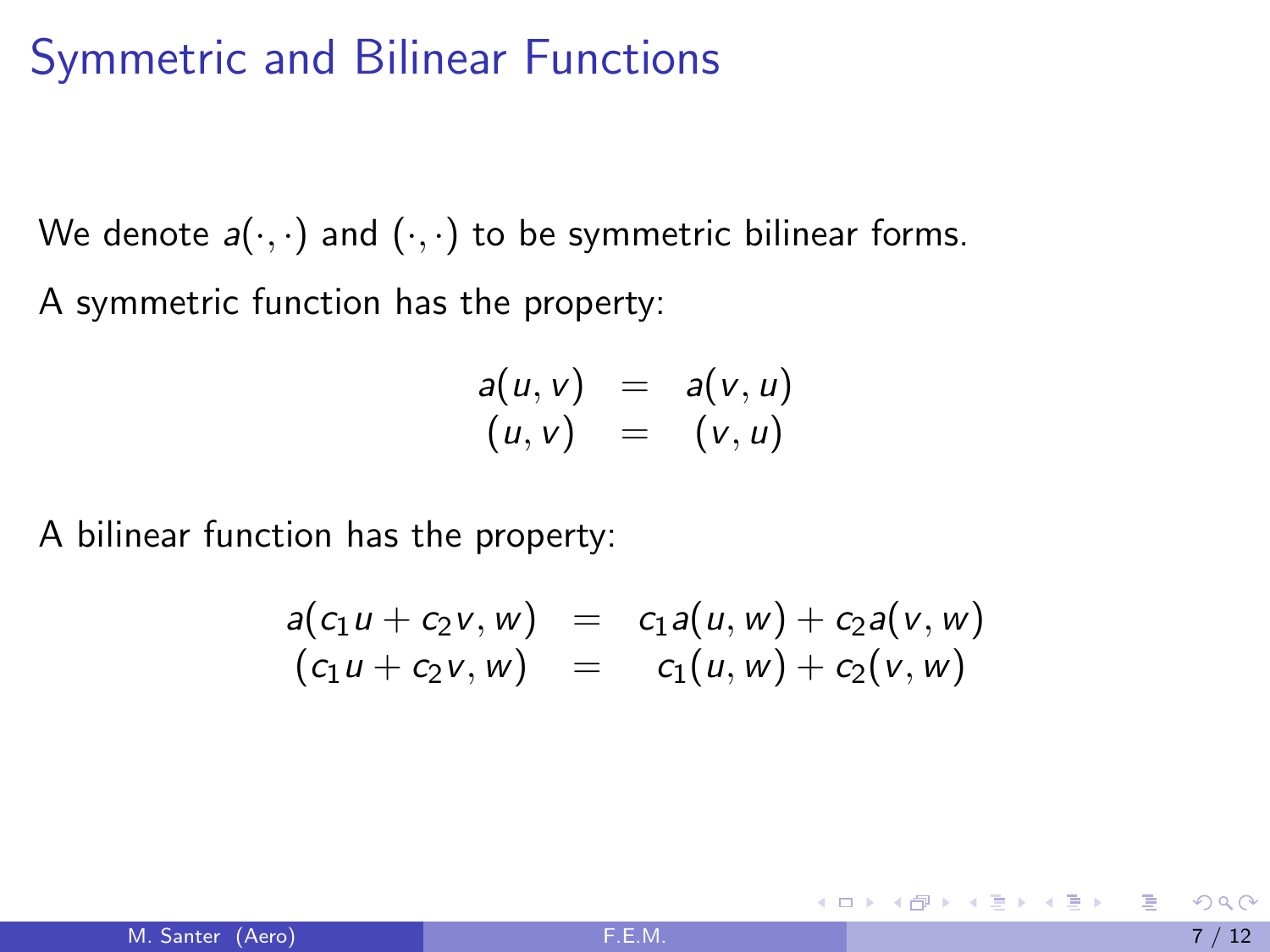### The Ritz Method

We require the solution  $u$  to the variational equation

```
B(w, u) = l(w)
```
We approximate  $u$  as the weighted sum of a series of  $n$ linearly-independent basis functions

$$
u_n(x) = \sum_{j=1}^n d_j \phi_j(x) + \phi_0(x) \approx u
$$

in which  $d_i$  are 'Ritz coefficients' chosen such that for each  $w = \phi_i$  ( $i = 1...n$ ),  $B(w, u) = l(w)$  holds for *n* different choices of w, and  $\phi_i$  ( $j = 0...n$ ) are approximation functions chosen such that  $u_n$  satisfies the essential boundary conditions.

K ロンス 御 > ス ヨ > ス ヨ > 一 ヨ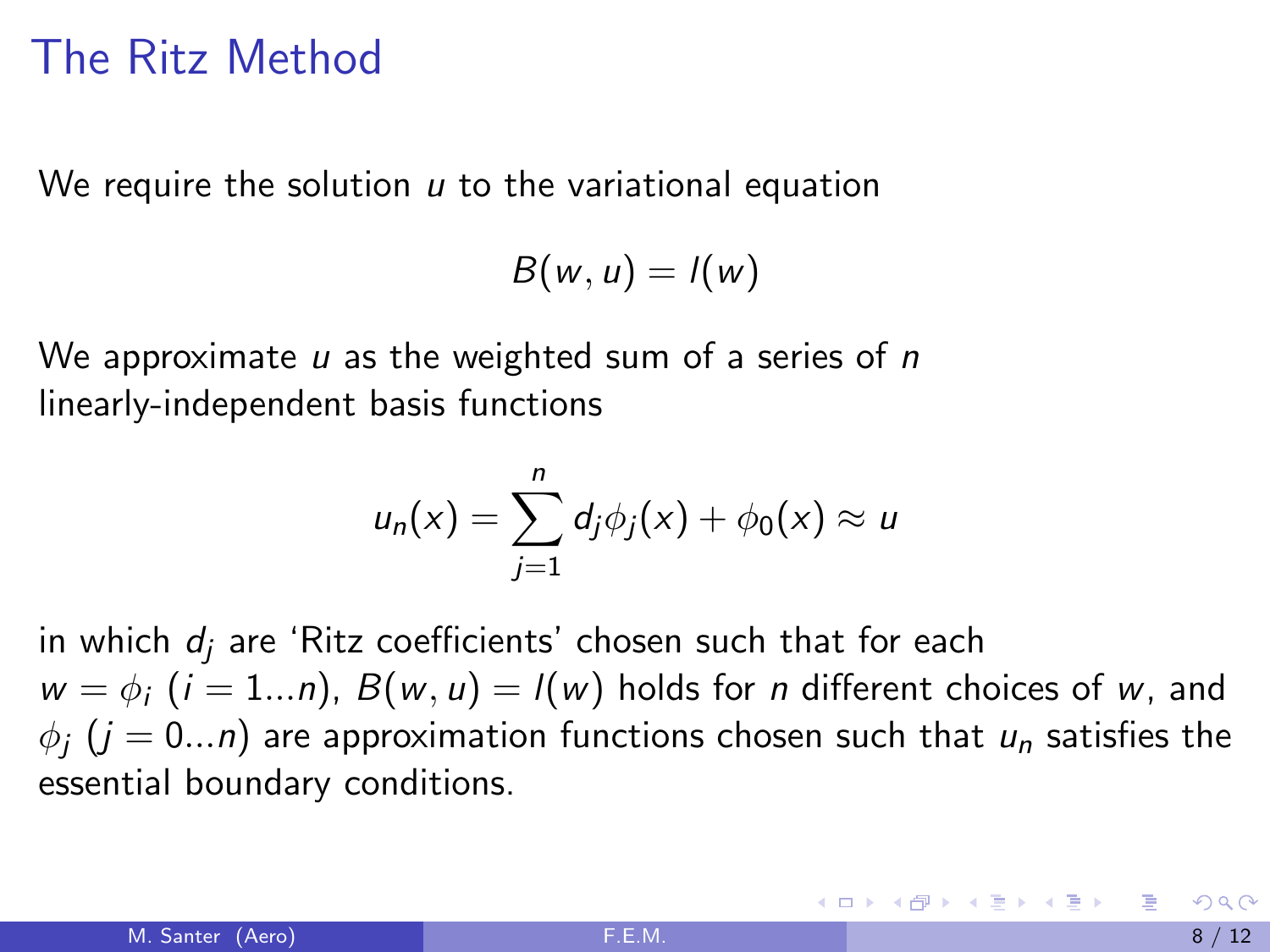## The Ritz Method

Substituting the approximate solution into the variational equation gives

$$
B(\phi_i, \sum_j d_j \phi_j + \phi_0) = I(\phi_i)
$$

Invoking the bilinearity of  $B(\cdot, \cdot)$  allows us to re-express this as

$$
\sum_j B(\phi_i, \phi_j) d_j = l(\phi_i) - B(\phi_i, \phi_0)
$$

造

K ロ ▶ K 優 ▶ K 둘 ▶ K 둘 ▶ ...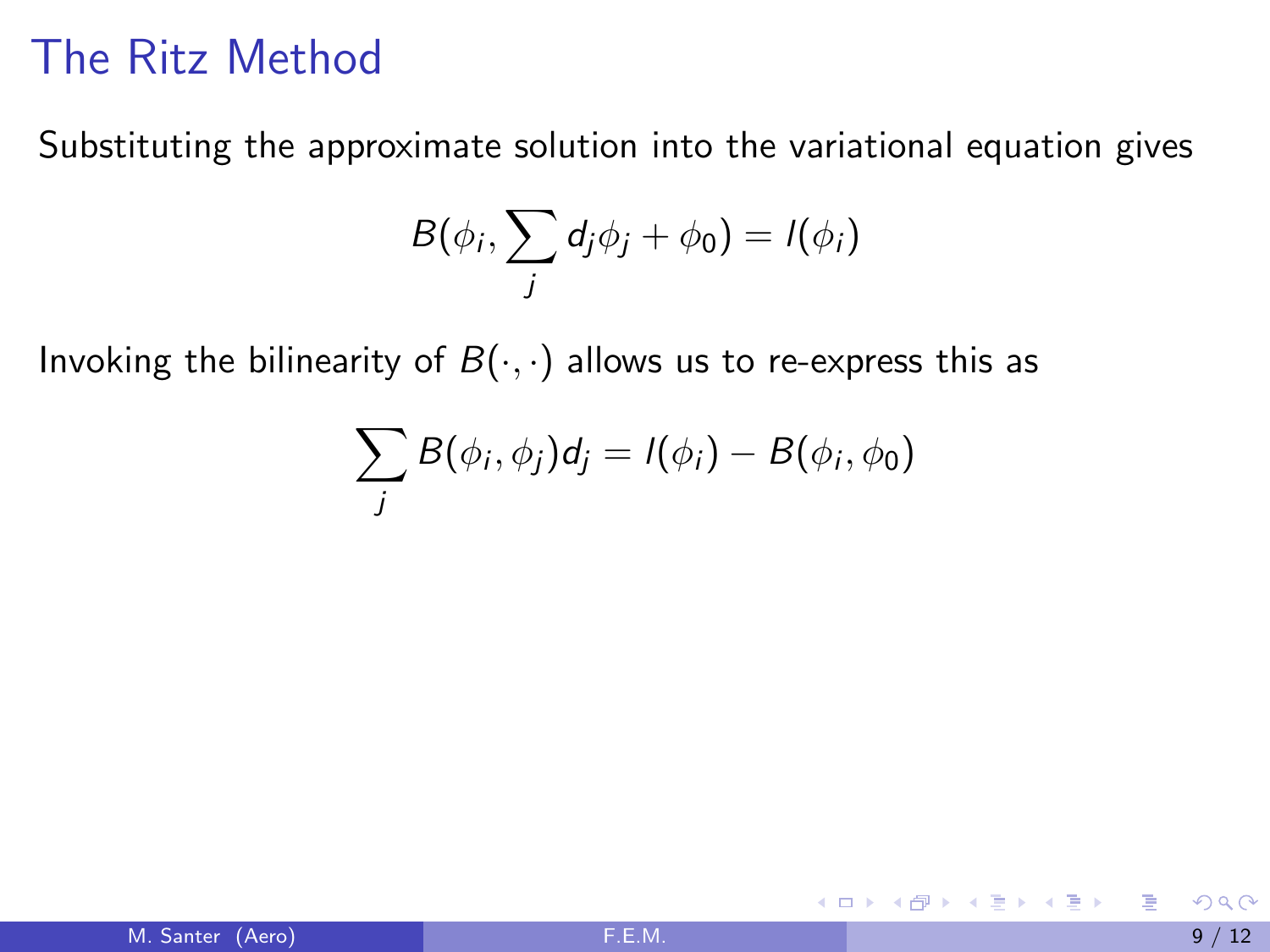## The Ritz Method

Substituting the approximate solution into the variational equation gives

$$
B(\phi_i, \sum_j d_j \phi_j + \phi_0) = I(\phi_i)
$$

Invoking the bilinearity of  $B(\cdot, \cdot)$  allows us to re-express this as

$$
\sum_j B(\phi_i, \phi_j) d_j = l(\phi_i) - B(\phi_i, \phi_0)
$$

This may be more concisely expressed as the matrix equation

$$
[K_{ij}]\{d_j\}=\{F_i\}
$$

Coefficients  $d_i$  are obtained by inversion of the matrix  $K_{ii}$ . The approximation functions  $\phi_i$  are known, and hence the approximate solution  $u_n \approx u$  may be determined.

K ロンス 御 > ス ヨ > ス ヨ > 一 ヨ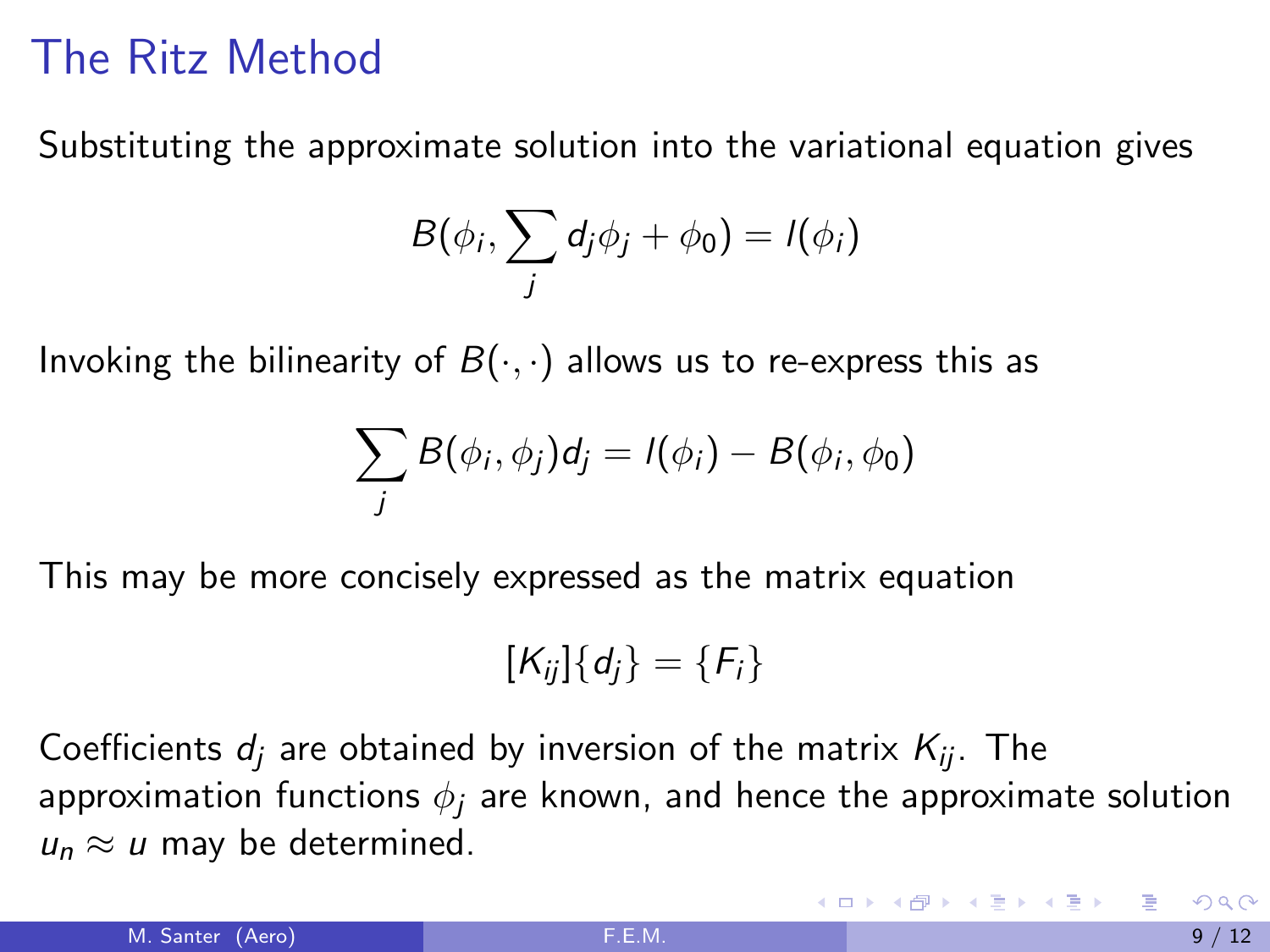## Weighted Residual Methods

A generalization of the Ritz method and applicable to a much broader class of problems. We consider the general boundary value problem

 $A(u) = f$  on  $\Omega$ 

in which  $A(\cdot)$  is a linear or nonlinear operator, and  $\Omega$  is the domain over which the problem is specified.

Visualizer

Weighted residuals and the Petrov-Galerkin method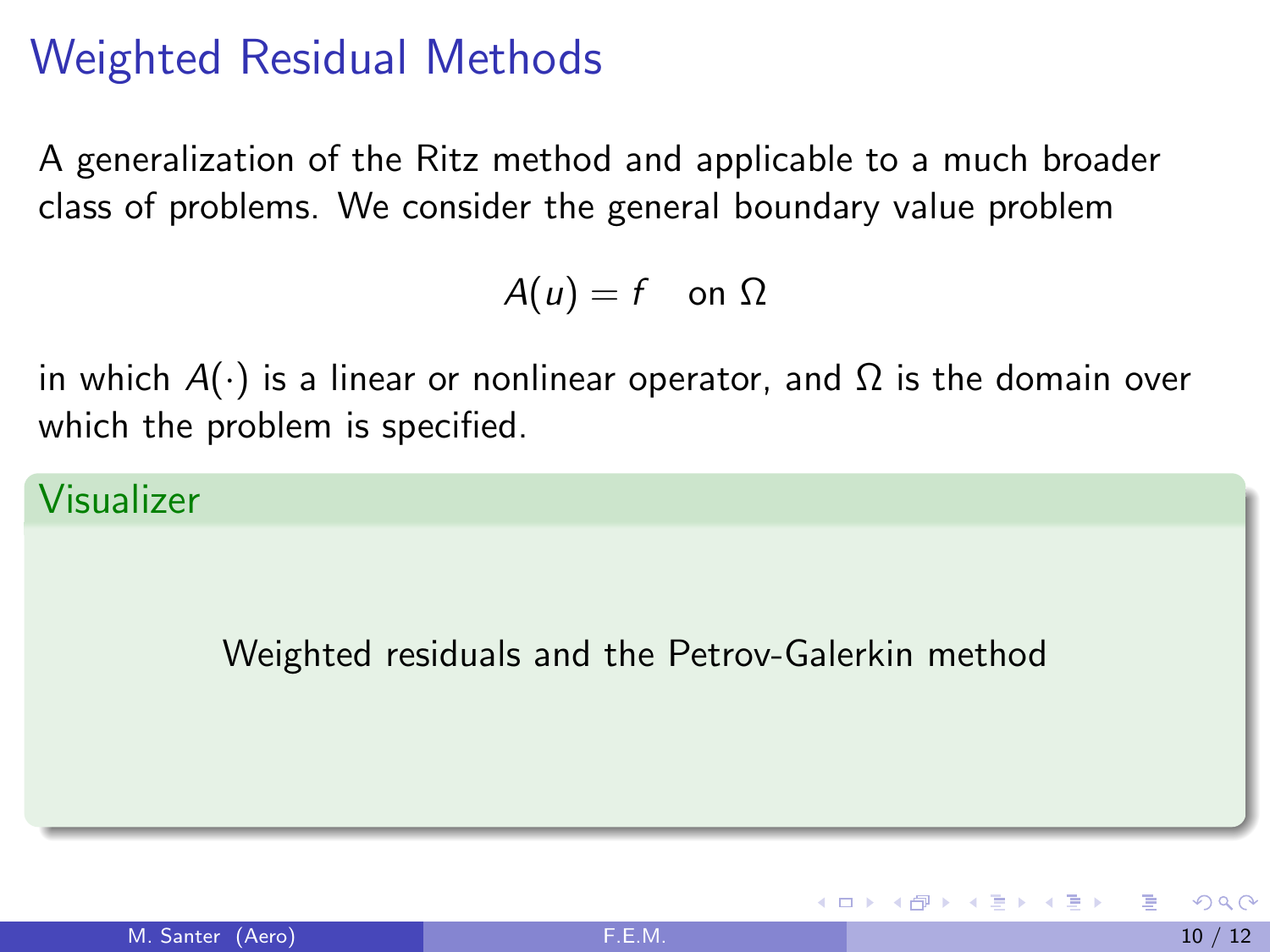### The Galerkin Method

The weight functions are identical to the approximations functions

$$
\psi_i = \phi_i
$$

As with the Petrov-Galerkin method, the weighted residual integral may be represented as a matrix equation

$$
[K_{ij}]\{d_j\}=\{f_i\}
$$

but now the matrix  $[K_{ii}]$  is symmetric which has useful implications for the efficiency of solution.

If it is possible to transfer differentiation from the dependent variables to the weight functions via integration by parts to obtain the weak form of the problem, then the Galerkin method is identical to the Ritz method and is used synonymously.

**K ロ ▶ | K 母 ▶ | K ヨ ▶ | K ヨ ▶ |**